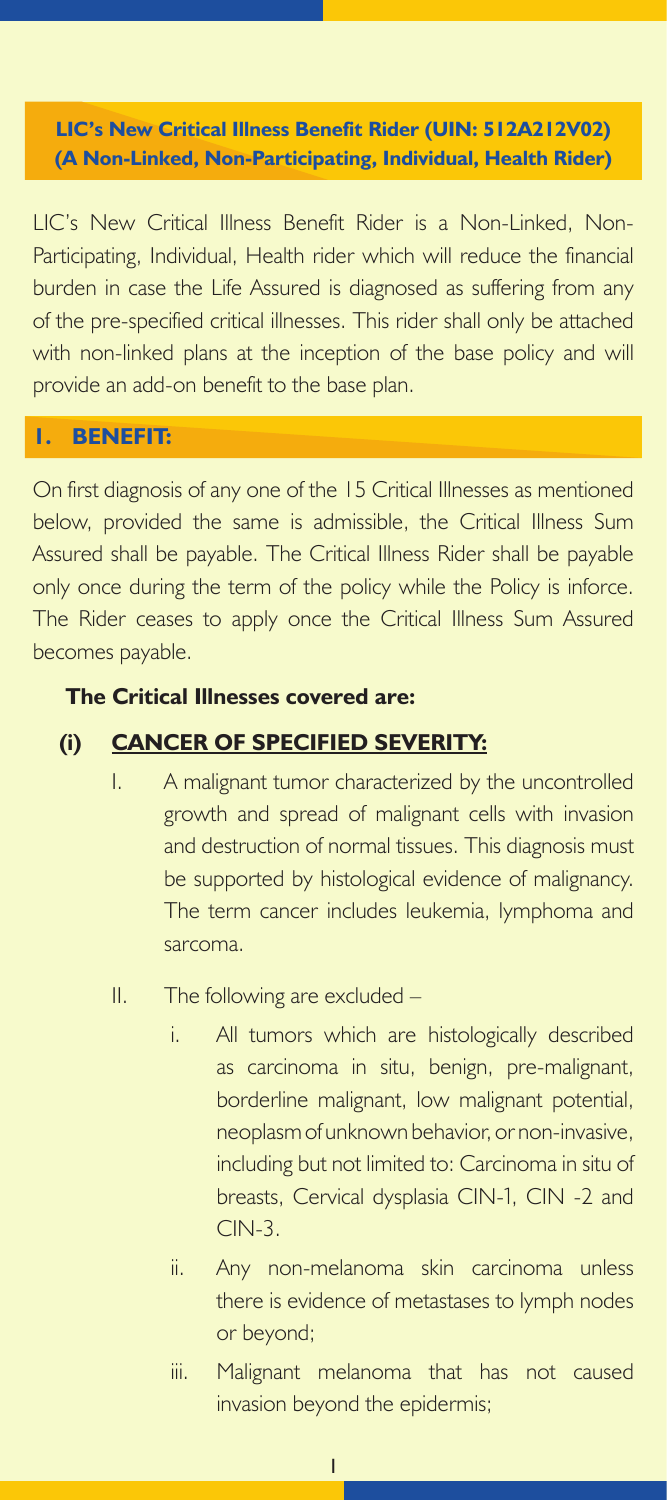- iv. All tumors of the prostate unless histologically classified as having a Gleason score greater than 6 or having progressed to at least clinical TNM classification T2N0M0
- v. All Thyroid cancers histologically classified as T1N0M0 (TNM Classification) or below;
- vi. Chronic lymphocytic leukaemia less than RAI stage 3
- vii. Non-invasive papillary cancer of the bladder histologically described as TaN0M0 or of a lesser classification,
- viii. All Gastro-Intestinal Stromal Tumors histologically classified as T1N0M0 (TNM Classification) or below and with mitotic count of less than or equal to 5/50 HPFs;
- ix. All tumors in the presence of HIV infection.

### **(ii) OPEN CHEST CABG:**

- I. The actual undergoing of heart surgery to correct blockage or narrowing in one or more coronary artery(s), by coronary artery bypass grafting done via a sternotomy (cutting through the breast bone) or minimally invasive keyhole coronary artery bypass procedures. The diagnosis must be supported by a coronary angiography and the realization of surgery has to be confirmed by a cardiologist.
- II. The following are excluded:
	- i. Angioplasty and/or any other intra-arterial procedures

## **(iii) MYOCARDIAL INFARCTION:**

(First Heart Attack of specific severity)

- I. The first occurrence of heart attack or myocardial infarction, which means the death of a portion of the heart muscle as a result of inadequate blood supply to the relevant area. The diagnosis for Myocardial Infarction should be evidenced by all of the following criteria:
	- i. A history of typical clinical symptoms consistent with the diagnosis of acute myocardial infarction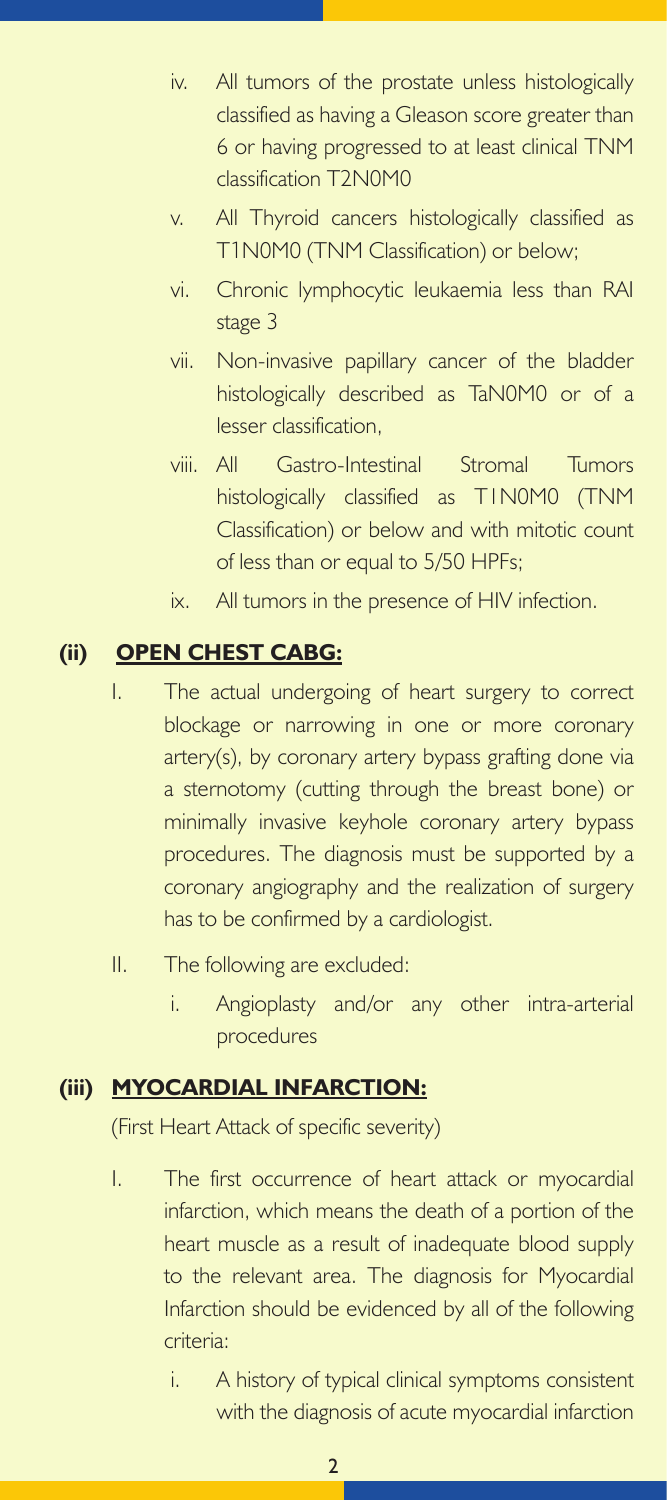(For e.g. typical chest pain)

- ii. New characteristic electrocardiogram changes
- iii. Elevation of infarction specific enzymes, Troponins or other specific biochemical markers.
- II. The following are excluded:
	- i. Other acute Coronary Syndromes
	- ii. Any type of angina pectoris
	- iii. A rise in cardiac biomarkers or Troponin T or I in absence of overt ischemic heart disease OR following an intra-arterial cardiac procedure.

### **(iv) KIDNEY FAILURE REQUIRING REGULAR DIALYSIS:**

I. End stage renal disease presenting as chronic irreversible failure of both kidneys to function, as a result of which either regular renal dialysis (haemodialysis or peritoneal dialysis) is instituted or renal transplantation is carried out. Diagnosis has to be confirmed by a specialist medical practitioner.

## **(v) MAJOR ORGAN /BONE MARROW TRANSPLANT (as recipient)**

- I. The actual undergoing of a transplant of:
	- i. One of the following human organs: heart, lung, liver, kidney, pancreas, that resulted from irreversible end-stage failure of the relevant organ, or
	- ii. Human bone marrow using haematopoietic stem cells. The undergoing of a transplant has to be confirmed by a specialist medical practitioner.
- II. The following are excluded:
	- i. Other stem-cell transplants
	- ii. Where only islets of langerhans are transplanted

## **(vi) STROKE RESULTING IN PERMANENT SYMPTOMS**

I. Any cerebrovascular incident producing permanent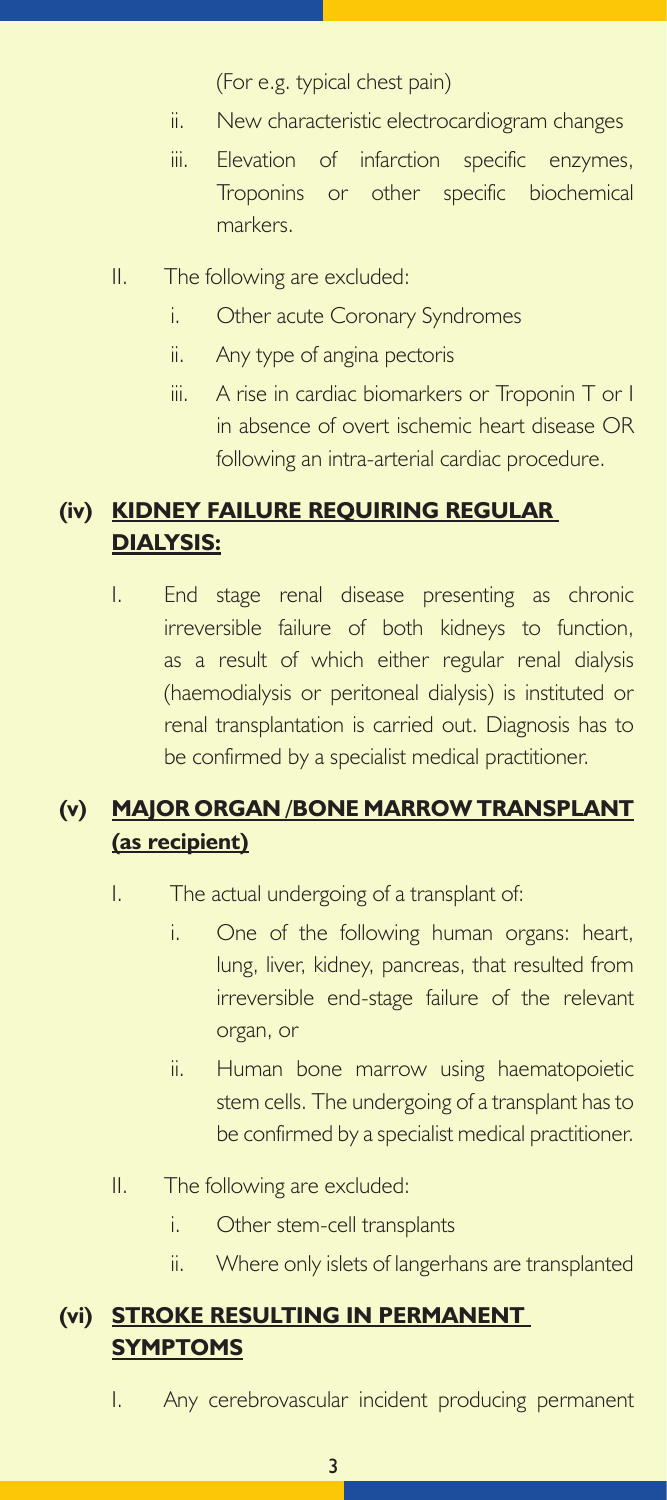neurological sequelae. This includes infarction of brain tissue, thrombosis in an intracranial vessel, haemorrhage and embolisation from an extracranial source. Diagnosis has to be confirmed by a specialist medical practitioner and evidenced by typical clinical symptoms as well as typical findings in CT Scan or MRI of the brain. Evidence of permanent neurological deficit lasting for at least 3 months has to be produced.

- II. The following are excluded:
	- i. Transient ischemic attacks (TIA)
	- ii. Traumatic injury of the brain
	- iii. Vascular disease affecting only the eye or optic nerve or vestibular functions.

## **(vii) PERMANENT PARALYSIS OF LIMBS:**

I. Total and irreversible loss of use of two or more limbs as a result of injury or disease of the brain or spinal cord. A specialist medical practitioner must be of the opinion that the paralysis will be permanent with no hope of recovery and must be present for more than 3 months.

## **(viii) MULTIPLE SCLEROSIS WITH PERSISTING SYMPTOMS:**

- I. The unequivocal diagnosis of Definite Multiple Sclerosis confirmed and evidenced by all of the following:
	- i. investigations including typical MRI findings which unequivocally confirm the diagnosis to be multiple sclerosis and
	- ii. there must be current clinical impairment of motor or sensory function, which must have persisted for a continuous period of at least 6 months.
- II. Other causes of neurological damage such as SLE and HIV are excluded.

## **(ix) AORTIC SURGERY:**

The actual undergoing of major surgery to repair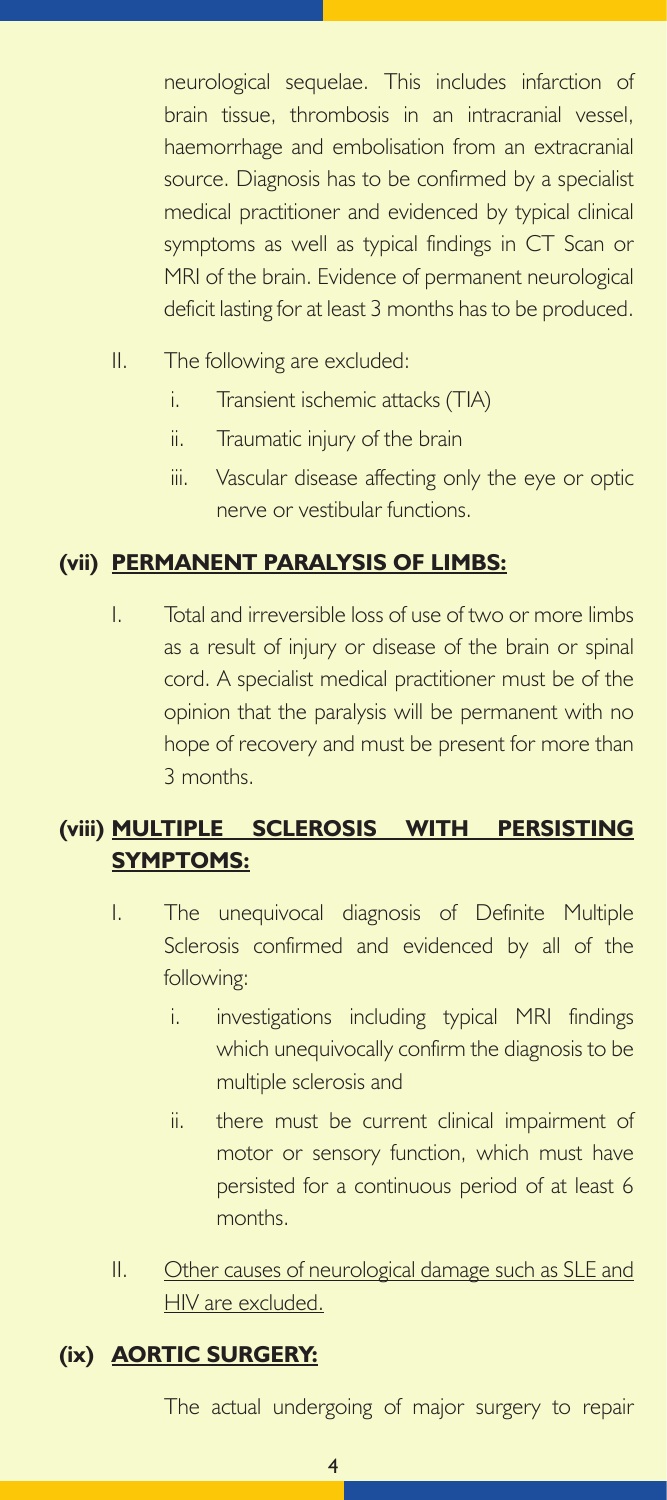or correct an aneurysm, narrowing, obstruction or dissection of the aorta through surgical opening of the chest or abdomen. For the purpose of this definition, aorta shall mean the thoracic and abdominal aorta but not its branches.

Surgery performed using only minimally invasive or intra-arterial techniques are excluded.

# **(x) PRIMARY (IDIOPATHIC) PULMONARY HYPERTENSION**

- I. An unequivocal diagnosis of Primary (Idiopathic) Pulmonary Hypertension by a Cardiologist or specialist in respiratory medicine with evidence of right ventricular enlargement and the pulmonary artery pressure above 30 mm of Hg on Cardiac Cauterization. There must be permanent irreversible physical impairment to the degree of at least Class IV of the New York Heart Association Classification of cardiac impairment.
- II. The NYHA Classification of Cardiac Impairment are as follows:
	- i. Class III: Marked limitation of physical activity. Comfortable at rest, but less than ordinary activity causes symptoms.
	- ii. Class IV: Unable to engage in any physical activity without discomfort. Symptoms may be present even at rest.
- III. Pulmonary hypertension associated with lung disease, chronic hypoventilation, pulmonary thromboembolic disease, drugs and toxins, diseases of the left side of the heart, congenital heart disease and any secondary cause are specifically excluded.

### **(xi) ALZHEIMER'S DISEASE/DEMENTIA:**

Deterioration or loss of intellectual capacity as confirmed by clinical evaluation and imaging tests, arising from Alzheimer's Disease or irreversible organic disorders, resulting in significant reduction in mental and social functioning requiring the continuous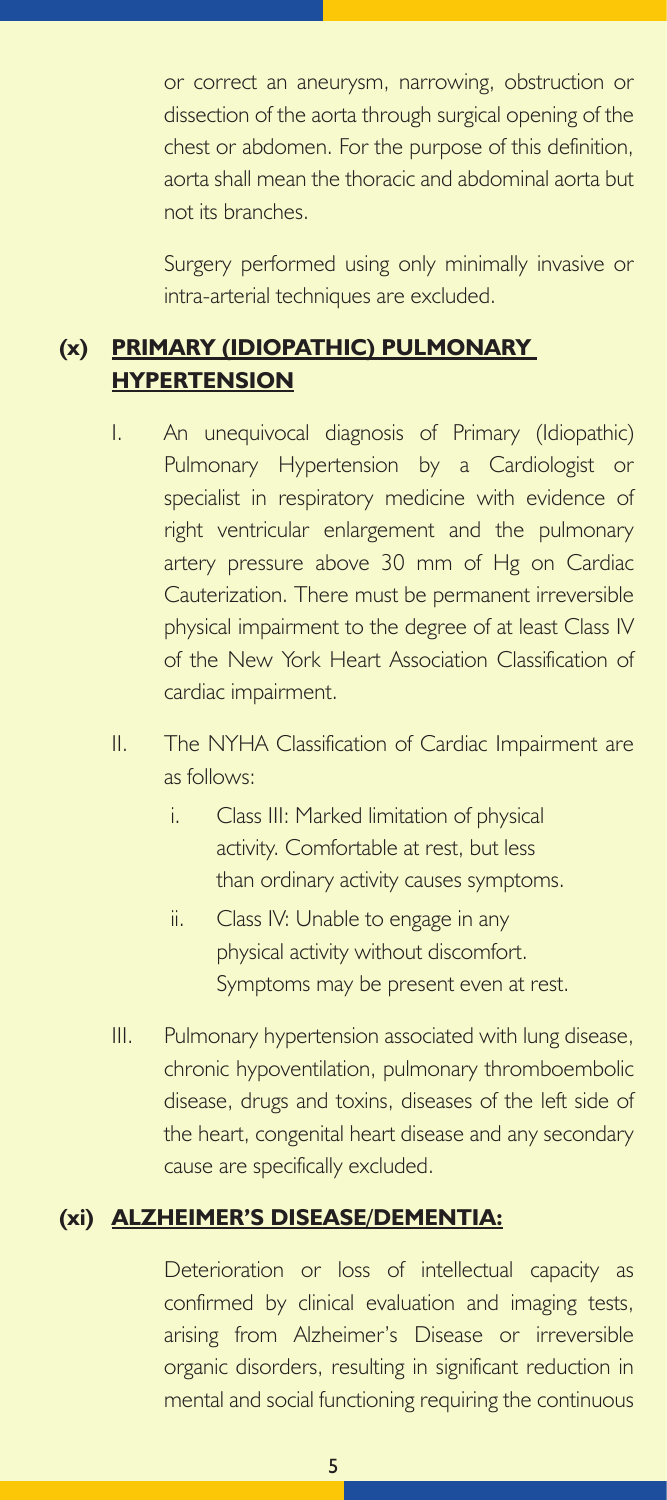supervision of the Life Assured for a minimum period of 6 months from date of diagnosis. This diagnosis must be supported by the clinical confirmation of an appropriate Registered Medical practitioner who is also a Neurologist and supported by the Corporation's appointed doctor.

The following are excluded:

- (i) Non-organic disease such as neurosis and psychiatric illnesses; and
- (ii) Alcohol-related brain damage.

### **(xii) BLINDNESS:**

- I. Total, permanent and irreversible loss of all vision in both eyes as a result of illness or accident.
- II. The Blindness is evidenced by:
	- i. corrected visual acuity being 3/60 or less in both eyes or;
	- ii. the field of vision being less than 10 degrees in both eyes.
- III. The diagnosis of blindness must be confirmed and must not be correctable by aids or surgical procedure.

## **(xiii) THIRD DEGREE BURNS:**

I. There must be third-degree burns with scarring that cover at least 20% of the body's surface area. The diagnosis must confirm the total area involved using standardized, clinically accepted, body surface area charts covering 20% of the body surface area.

# **(xiv) OPEN HEART REPLACEMENT OR REPAIR OF HEART VALVES:**

I. The actual undergoing of open-heart valve surgery is to replace or repair one or more heart valves, as a consequence of defects in, abnormalities of, or disease-affected cardiac valve(s). The diagnosis of the valve abnormality must be supported by an echocardiography and the realization of surgery has to be confirmed by a specialist medical practitioner. Catheter based techniques including but not limited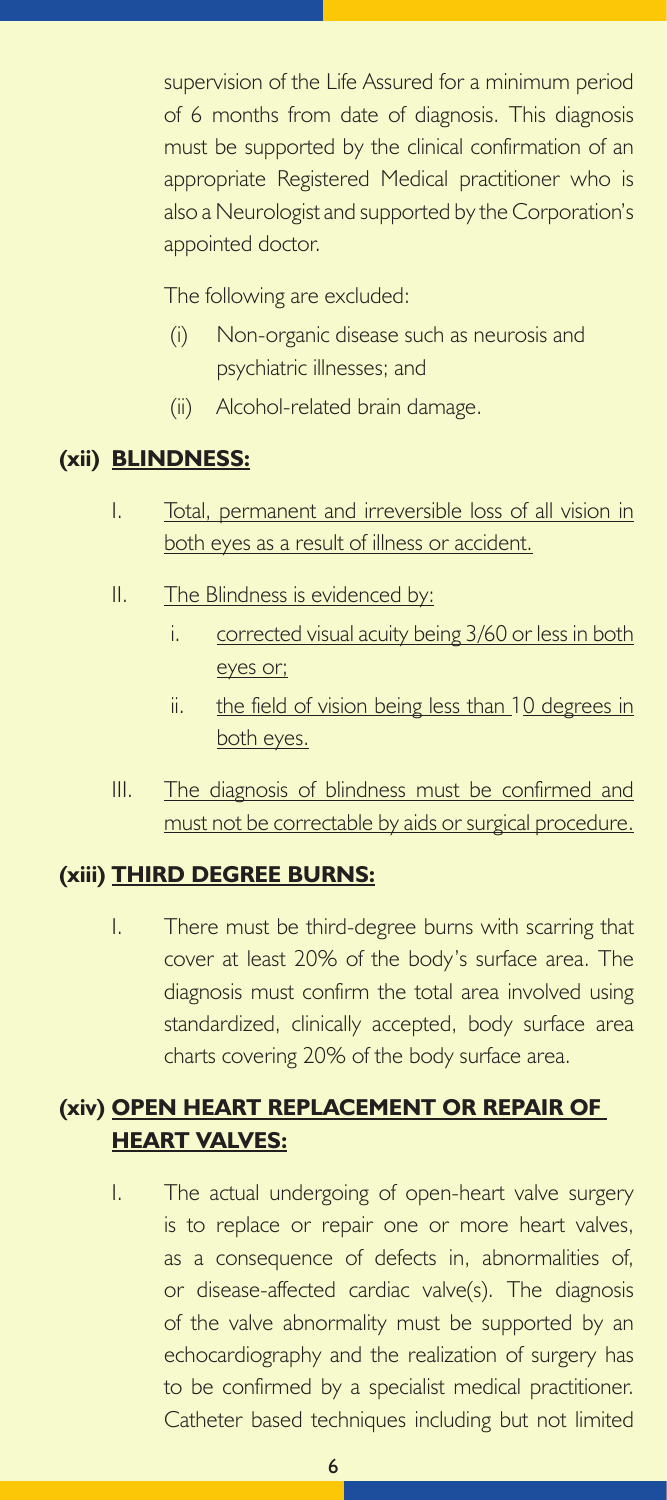to, balloon valvotomy/valvuloplasty are excluded.

#### **(xv) BENIGN BRAIN TUMOR:**

- I. Benign brain tumor is defined as a life threatening, non-cancerous tumor in the brain, cranial nerves or meninges within the skull. The presence of the underlying tumor must be confirmed by imaging studies such as CT scan or MRI.
- II. This brain tumor must result in at least one of the following and must be confirmed by the relevant medical specialist.
	- i. Permanent Neurological deficit with persisting clinical symptoms for a continuous period of at least 90 consecutive days or
	- ii. Undergone surgical resection or radiation therapy to treat the brain tumor.

III. The following conditions are excluded: Cysts, Granulomas, malformations in the arteries or veins of the brain, hematomas, abscesses, pituitary tumors, tumors of skull bones and tumors of the spinal cord.

## **2. ELIGIBILITY CONDITIONS AND OTHER RESTRICTIONS:**

The eligibility conditions of base plan with which this rider is attached shall apply subject to the following limits:

| (a) | Minimum age at entry:     | 18 years (completed)                                                                                                                                                                                                                                                                     |
|-----|---------------------------|------------------------------------------------------------------------------------------------------------------------------------------------------------------------------------------------------------------------------------------------------------------------------------------|
|     | (b) Maximum age at entry: | 65 years (last birthday)                                                                                                                                                                                                                                                                 |
| (C) | Minimum Sum Assured:      | ₹100,000                                                                                                                                                                                                                                                                                 |
|     | (d) Maximum Sum Assured:  | An amount equal to the Sum<br>Assured on Death under<br>the base plan subject to the<br>maximum as fixed in the base<br>plan but not exceeding an<br>overall limit of ₹25,00,000<br>Critical Illness Sum Assured<br>taking all existing policies of the<br>Life Assured under this rider |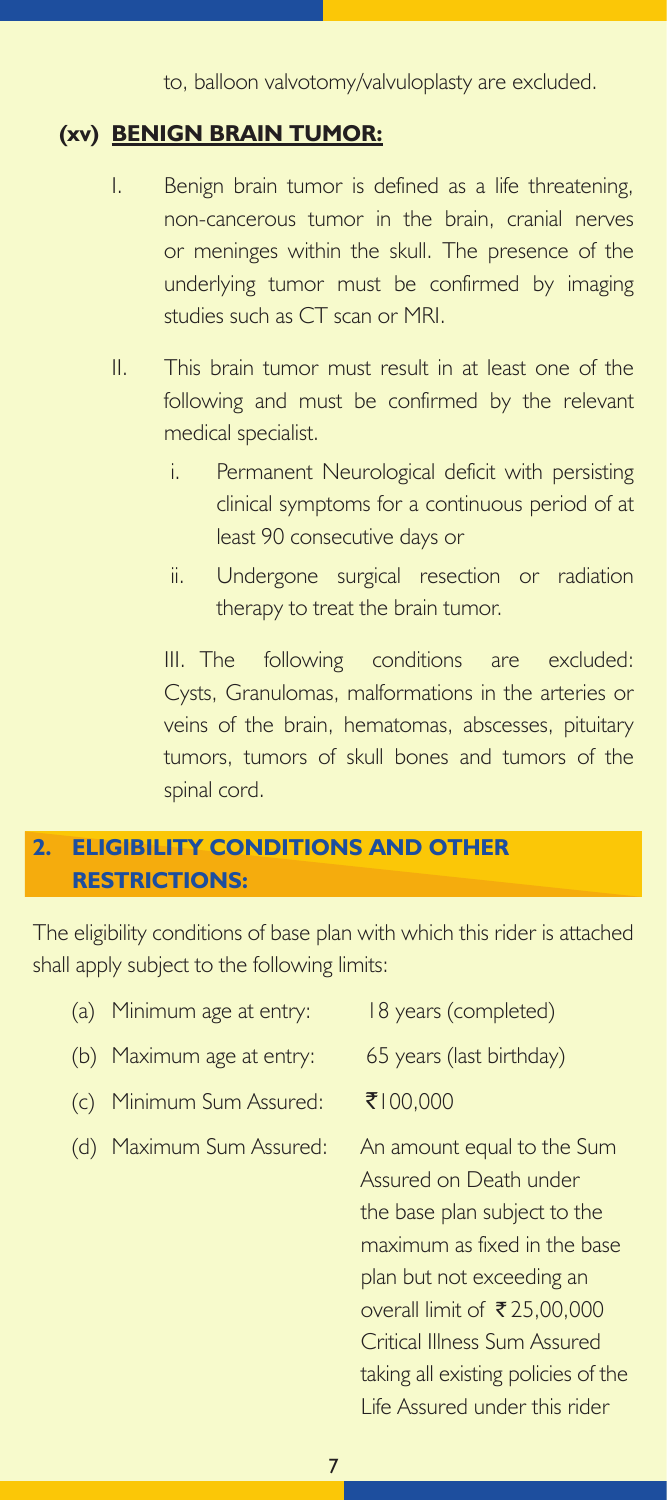|                                                | and the Critical Illness Sum<br>Assured under the new<br>proposal into consideration. |
|------------------------------------------------|---------------------------------------------------------------------------------------|
| (e) Premium Paying Term:                       | Same as under the base Plan<br>subject to the following limits-                       |
|                                                | Regular Premium Policies: 5<br>to 35 years                                            |
|                                                | Limited Premium Policies: 5 to<br>(Policy Term -1) years                              |
| (f) Policy Term:                               | Same as under the base Plan<br>subject to the following limits-                       |
|                                                | Regular Premium Policies: 5<br>to 35 years                                            |
|                                                | <b>Limited Premium Policies: 10</b><br>to 35 years                                    |
| Maximum cover<br>(g)<br>ceasing age:           | 75 years                                                                              |
| Premium payment mode: Same as base Plan<br>(h) |                                                                                       |

### **3. GRACE PERIOD:**

Same as under the base plan i.e. a grace period of one month but not less than 30 days will be allowed for payment of yearly, half-yearly or quarterly rider premiums and 15 days for monthly rider premiums from the date of first unpaid premium.

#### **4. SAMPLE PREMIUM RATES:**

The Critical Illness rider premium rates are guaranteed for a period of first 5 years from the date of commencement of the policy. The Premium rates for future years will be subject to revision based on the Corporation's experience under this rider.

The sample tabular annual premium rates (in Rs.) (exclusive of Taxes) per thousand Critical Illness Sum Assured are as under: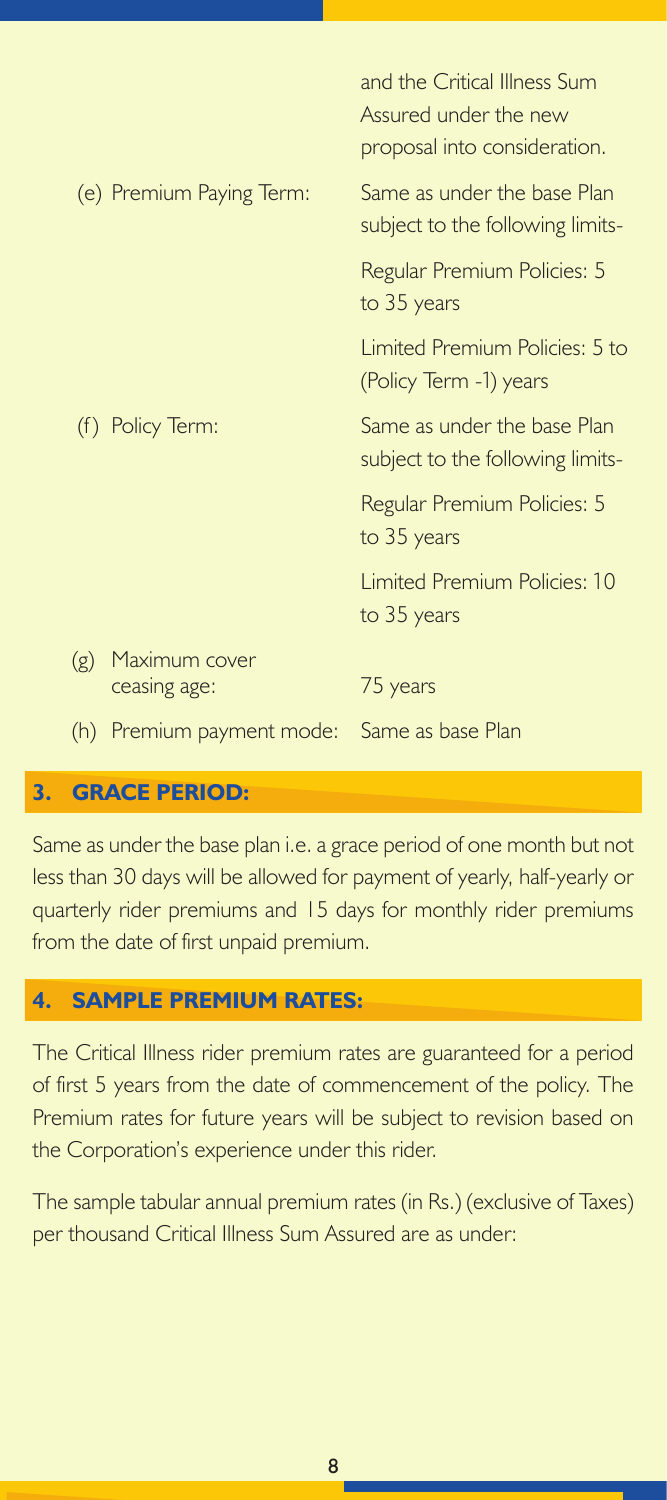### **Regular Premium Policies:**

|                | <b>Policy Term (years)</b> |               |             |               |  |
|----------------|----------------------------|---------------|-------------|---------------|--|
| Age<br>(years) | $\overline{10}$            |               | 20          |               |  |
|                | <b>Male</b>                | <b>Female</b> | <b>Male</b> | <b>Female</b> |  |
| 20             | 1.07                       | 1.08          | 1.20        | 1.36          |  |
| 30             | 1.82                       | 2.16          | 2.74        | 2.91          |  |
| 40             | 4.65                       | 4.52          | 6.75        | 5.80          |  |
| 50             | 10.96                      | 8.47          | 14.24       | 10.12         |  |

### **Limited Premium Policies:**

|                | Policy Term $= 25$ years |               |                  |               |  |
|----------------|--------------------------|---------------|------------------|---------------|--|
| Age<br>(years) | $PPT = 16$ years         |               | $PPT = 20$ years |               |  |
|                | <b>Male</b>              | <b>Female</b> | <b>Male</b>      | <b>Female</b> |  |
| 20             | 1.87                     | 2.07          | 1.63             | 1.80          |  |
| 30             | 4.32                     | 4.29          | 3.77             | 3.75          |  |
| 40             | 9.93                     | 8.18          | 8.72             | 7.17          |  |
| 50             | 19.38                    | 13.72         | 17.20            | 12.09         |  |

### **5. REBATES:**

Mode Rebate: Same as under the base plan

High Sum Assured Rebate: Nil

## **6. REVIVAL:**

Revival of this rider will only be considered along with the revival of the base policy. All terms and conditions applicable under the base policy shall be applicable to this rider.

### **7. PAID-UP POLICY:**

This rider shall not acquire any paid-up value.

### **8. SURRENDER:**

No surrender value shall be available under this rider.

However, on surrender of an inforce base policy to which this rider is attached, provided all the due premium in respect of this rider & the base plan have been paid, the additional rider premium charged in respect of cover after premium paying term shall be refunded as follows:

**Under regular premium policies:** Nothing shall be refunded. **Limited premium paying policies:**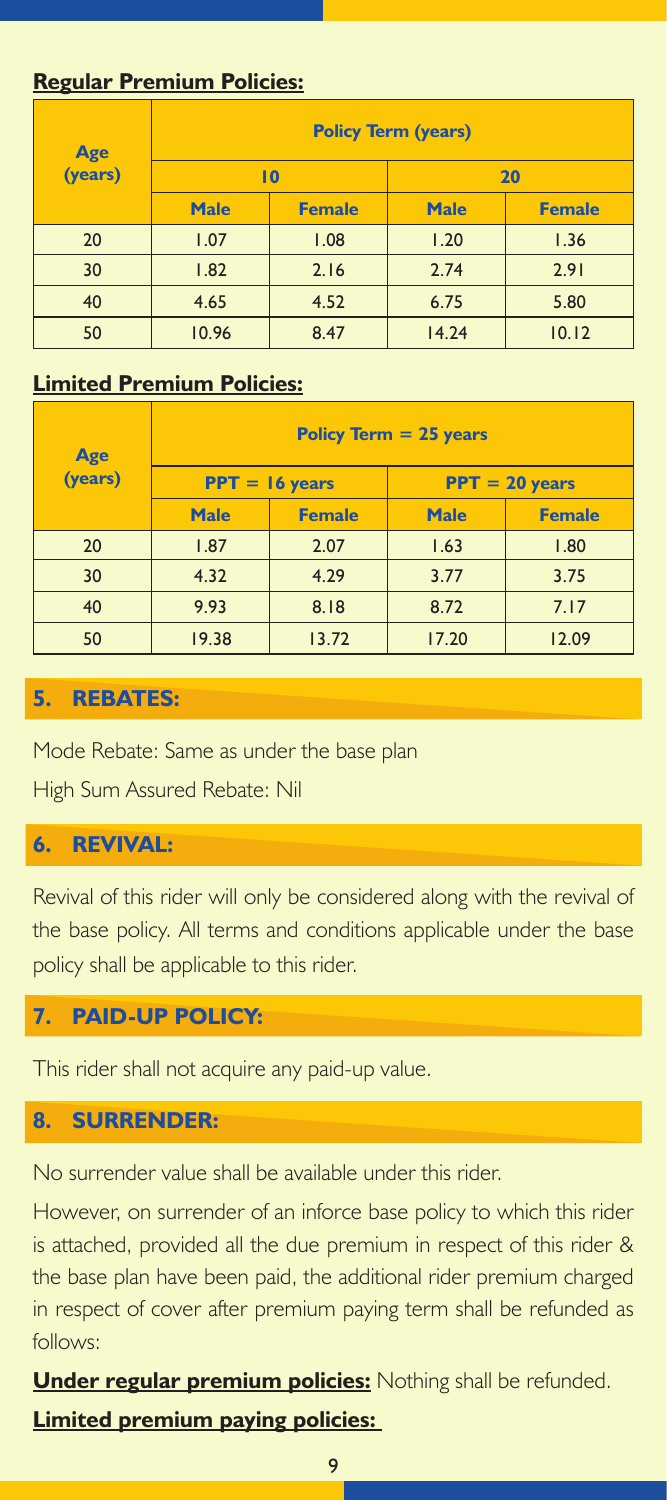i. Refund shall only be payable if full premiums have been paid for at least:

> - first two consecutive years in case of premium paying term less than 10 years

> - first three consecutive years in case of premium paying term of 10 years or more

ii. Refund during premium paying term shall be:

75% \* d \* (Pppt – Pn) \* (Rider Sum Assured / 1000)

Refund after premium paying term shall be:

75% \* Pppt \* (Rider Sum Assured / 1000) \* (ppt /  $n) * (n - t)$ 

Where:

Pppt  $=$  Tabular annual premium as applicable from time to time for the limited premium paying term per Rs. 1000/- Critical Illness Sum Assured.

Pn = Equivalent tabular annual regular premium per Rs. 1000/- Critical Illness Sum Assured corresponding to the respective Limited Premium payable, as applicable from time to time during the policy term

Above premiums excludes service tax and extra premium, if any.

 $d =$  policy duration elapsed in completed years as on date of surrender..

 $n =$  Term of the Rider.

ppt = Premium paying term of the Rider.

 $t =$  Policy duration elapsed in nearest completed years as on the date of surrender.

#### **9. TAXES:**

Statutory Taxes, if any, imposed on such insurance riders by the Govt. of India or any other constitutional Tax Authority of India shall be as per the Tax laws and the rate of tax as applicable from time to time.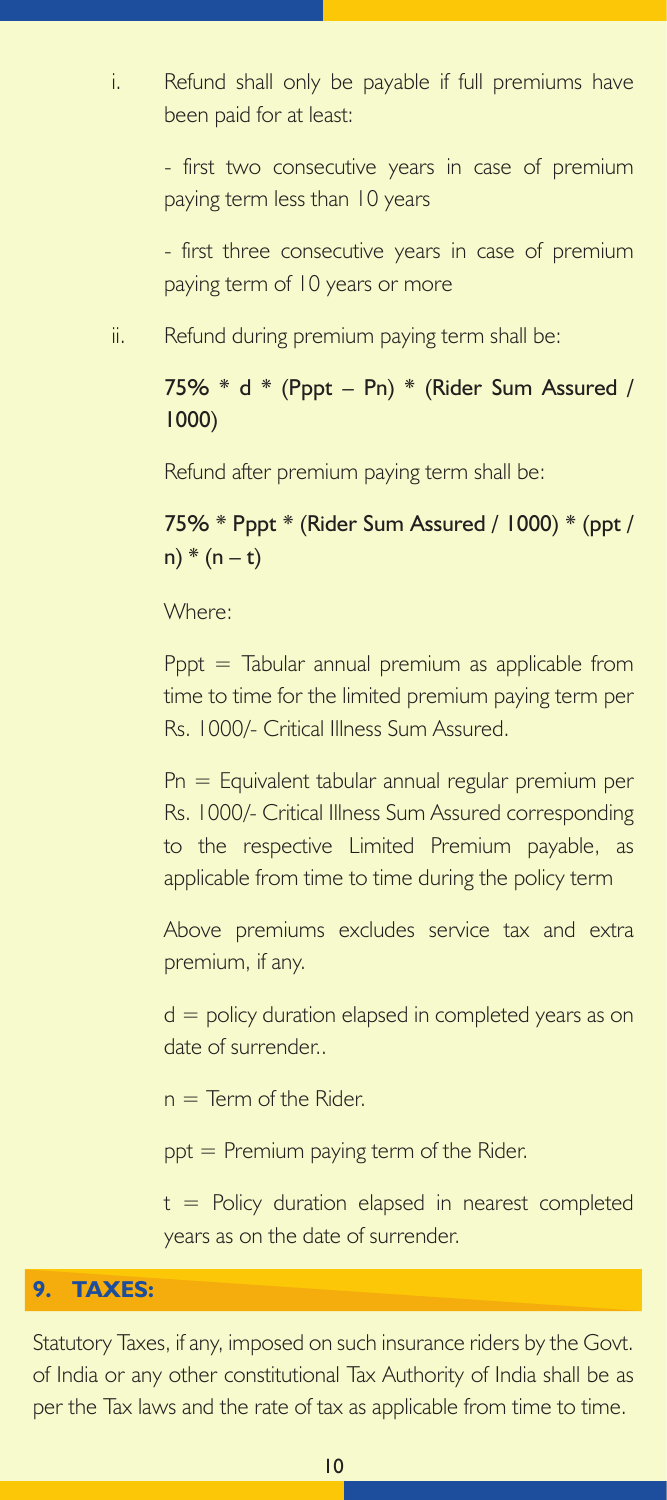The amount of applicable Taxes as per the prevailing rates, shall be payable by the policyholder on premiums under the rider, which shall be collected separately over and above in addition to the premiums payable by the policyholder.

Regarding Income tax benefits/implications on premium(s) paid and benefits payable under this rider, please consult your tax advisor for details.

### **10. FREE LOOK PERIOD:**

If the policyholder is not satisfied with the "Terms and Conditions" of the Rider, he/she may return the Rider to the Corporation within 15 days from the date of receipt of the policy bond stating the reasons of objections. On receipt of the same the Corporation shall cancel the Rider and return the amount of premium deposited for this rider after deducting the proportionate risk premium for Critical Illness Benefits for the period of cover (shall not be applicable during the waiting period) expenses incurred on medical examination, special reports, if any, on account of rider inclusion and charges for stamp duty.

### **11. EXCLUSIONS:**

The Corporation shall not be liable to pay any of the benefit covered under this rider, if the critical illness has occurred directly or indirectly as a result of any of the following:

- Any of the listed critical illness conditions where death occurs within 30 days from the date of diagnosis
- Any sickness condition related to the illnesses covered under this rider manifesting itself within 90 days of the commencement of risk or revival of risk cover, whichever is later.
- Intentionally self-inflicted injury or attempted suicide, irrespective of mental condition.
- Alcohol or solvent abuse, or the taking of drugs except under the direction of a registered medical practitioner\*.
- War, invasion, hostilities (whether war is declared or not), civil war, rebellion, revolution or taking part in a riot or civil commotion.
- Taking part in any act of a criminal nature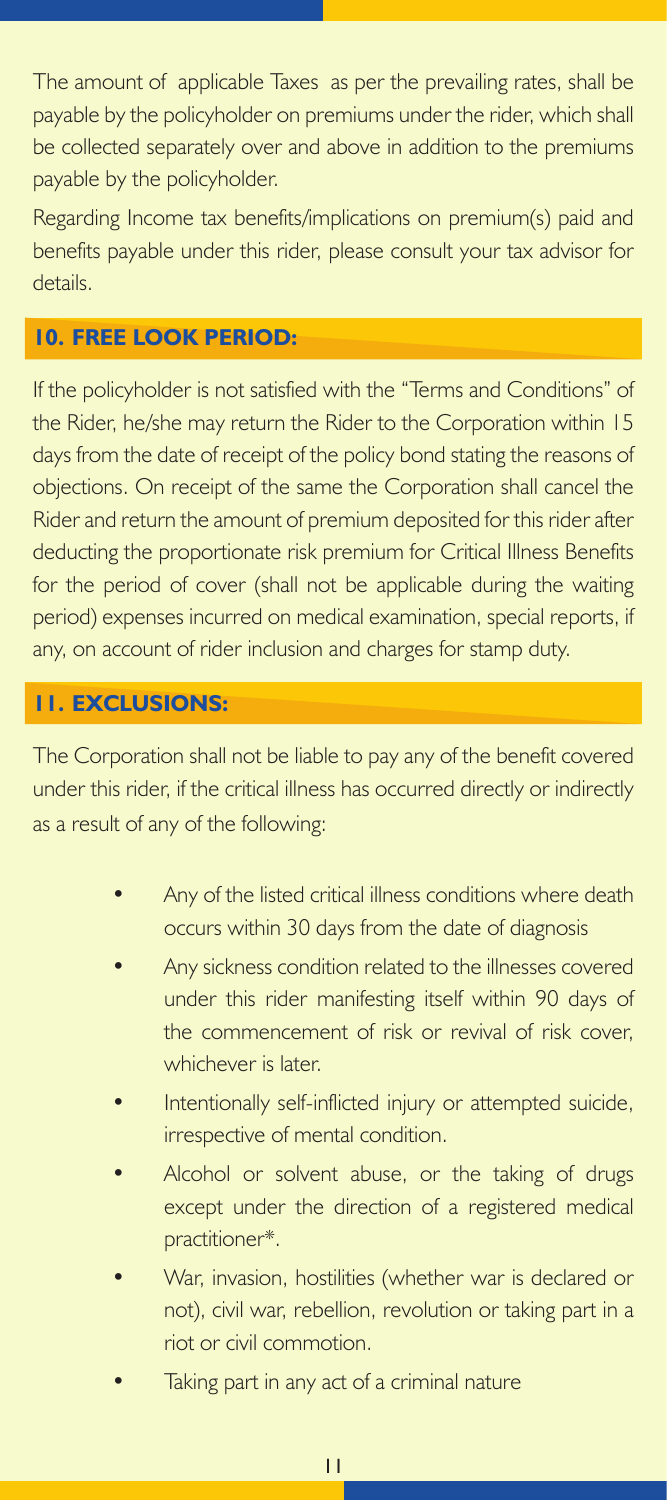- Any Pre-existing condition i.e. any condition, ailment, injury or disease:
	- a) That is/are diagnosed by a physician within 48 months prior to the effective date of the rider or date of revival of risk cover or
	- b) For which medical advice or treatment was recommended by, or received from, a Physician within 48 months prior to the effective date of the rider or date of revival of risk cover.
- Failure to seek medical or follow medical advice (i.e. failure to undergo tests or treatments that a prudent person would normally undergo as recommended by a Medical Practitioner\*.
	- Radioactive contamination due to nuclear accident. \*Note: A Medical practitioner means a person who holds a valid registration from the Medical Council of any State or Medical Council of India or Council for Indian Medicine or for Homeopathy set up by the Government of India or a State Government and is thereby entitled to practice medicine within its jurisdiction; and is acting within its scope and jurisdiction of license but excluding the Practitioner who is:
		- Insured/Policyholder himself or an agent of the Insured
		- Insurance Agent, business partner(s) or employer/employee of the Insured or
		- A member of Insured's immediate family.

# **SECTION 45 OF THE INSURANCE ACT, 1938:**

The provision of Section 45 of the Insurance Act, 1938 shall be applicable as amended from time to time. The simplified version of this provision is as under:

Provisions regarding policy not being called into question in terms of Section 45 of the Insurance Act, 1938 are as follows:

- 1. No Policy of Life Insurance shall be called in question on any ground whatsoever after expiry of 3 yrs from
	- a. the date of issuance of policy or
	- b. the date of commencement of risk or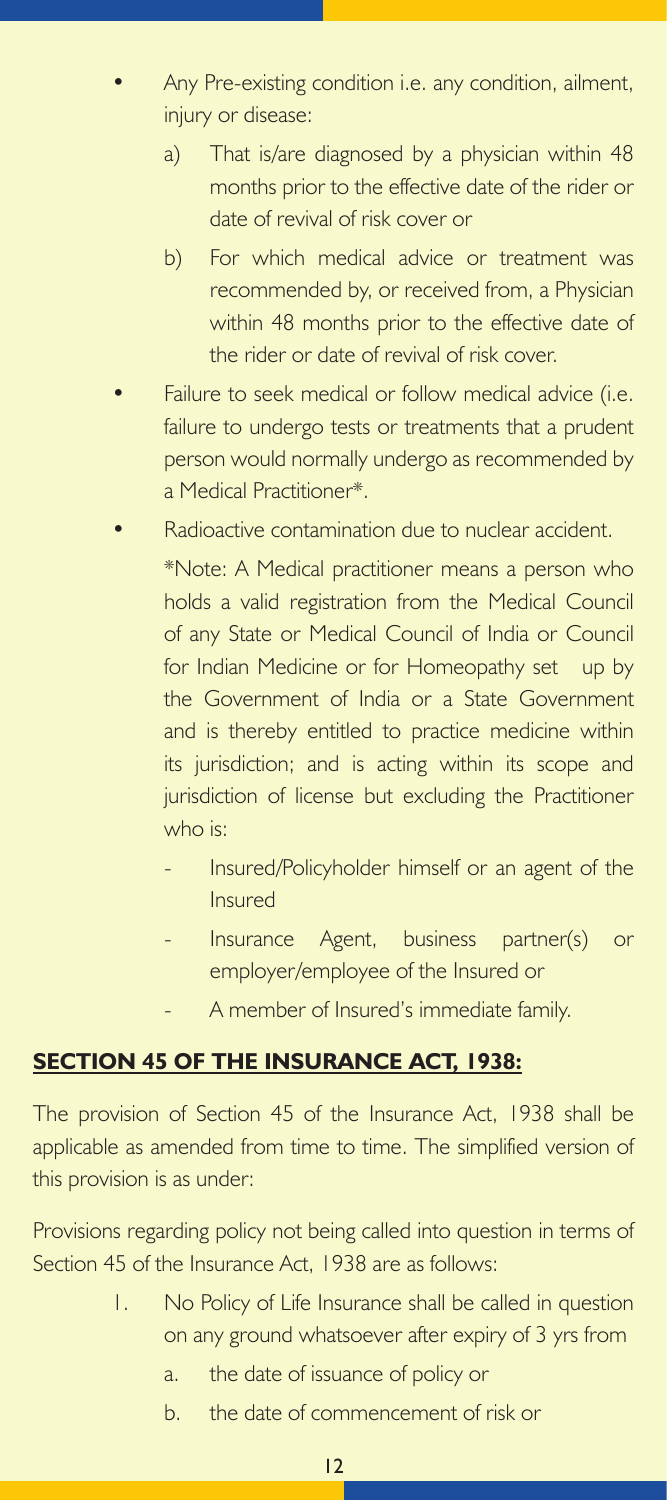- c. the date of revival of policy or
- d. the date of rider to the policy whichever is later.
- 2. On the ground of fraud, a policy of Life Insurance may be called in question within 3 years from
	- a. the date of issuance of policy or
	- b. the date of commencement of risk or
	- c. the date of revival of policy or
	- d. the date of rider to the policy

whichever is later.

For this, the insurer should communicate in writing to the insured or legal representative or nominee or assignees of insured, as applicable, mentioning the ground and materials on which such decision is based.

- 3. Fraud means any of the following acts committed by insured or by his agent, with the intent to deceive the insurer or to induce the insurer to issue a life insurance policy:
	- a. The suggestion, as a fact of that which is not true and which the insured does not believe to be true;
	- b. The active concealment of a fact by the insured having knowledge or belief of the fact;
	- c. Any other act fitted to deceive; and
	- d. Any such act or omission as the law specifically declares to be fraudulent.
- 4. Mere silence is not fraud unless, depending on circumstances of the case, it is the duty of the insured or his agent keeping silence to speak or silence is in itself equivalent to speak.
- 5. No Insurer shall repudiate a life insurance Policy on the ground of Fraud, if the Insured / beneficiary can prove that the misstatement was true to the best of his knowledge and there was no deliberate intention to suppress the fact or that such mis-statement of or suppression of material fact are within the knowledge of the insurer. Onus of disproving is upon the policyholder, if alive, or beneficiaries.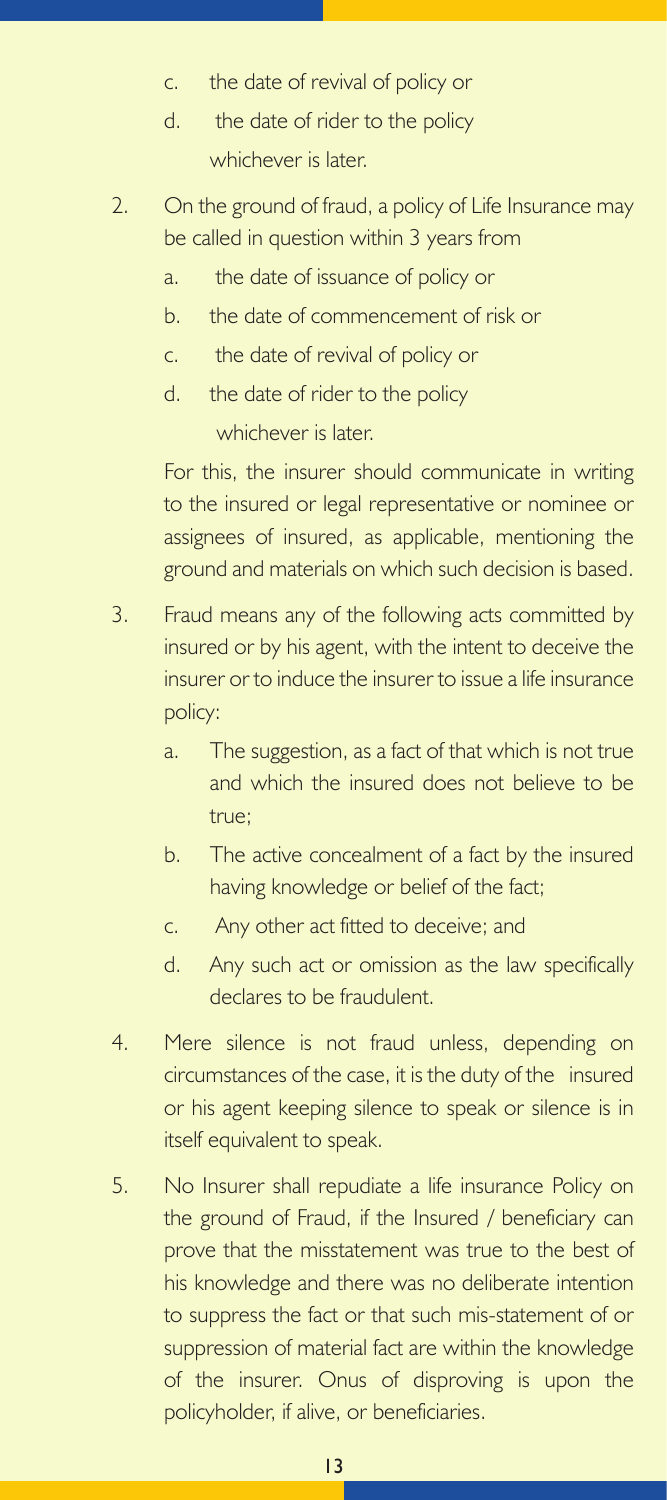- 6. Life insurance Policy can be called in question within 3 years on the ground that any statement of or suppression of a fact material to expectancy of life of the insured was incorrectly made in the proposal or other document basis which policy was issued or revived or rider issued. For this, the insurer should communicate in writing to the insured or legal representative or nominee or assignees of insured, as applicable, mentioning the ground and materials on which decision to repudiate the policy of life insurance is based.
- 7. In case repudiation is on ground of mis-statement and not on fraud, the premium collected on policy till the date of repudiation shall be paid to the insured or legal representative or nominee or assignees of insured, within a period of 90 days from the date of repudiation.
- 8. Fact shall not be considered material unless it has a direct bearing on the risk undertaken by the insurer. The onus is on insurer to show that if the insurer had been aware of the said fact, no life insurance policy would have been issued to the insured.
- 9. The insurer can call for proof of age at any time if he is entitled to do so and no policy shall be deemed to be called in question merely because the terms of the policy are adjusted on subsequent proof of age of life insured. So, this Section will not be applicable for questioning age or adjustment based on proof of age submitted subsequently.

**[Disclaimer: This is not a comprehensive list of Section 45 of the Insurance Act, 1938 and only a simplified version prepared for general information. Policy Holders are advised to refer to the Insurance Act, 1938, for complete and accurate details.]**

# **PROHIBITION OF REBATES (SECTION 41 OF THE INSURANCE ACT, 1938):**

1) No person shall allow or offer to allow, either directly or indirectly, as an inducement to any person to take out or renew or continue an insurance in respect of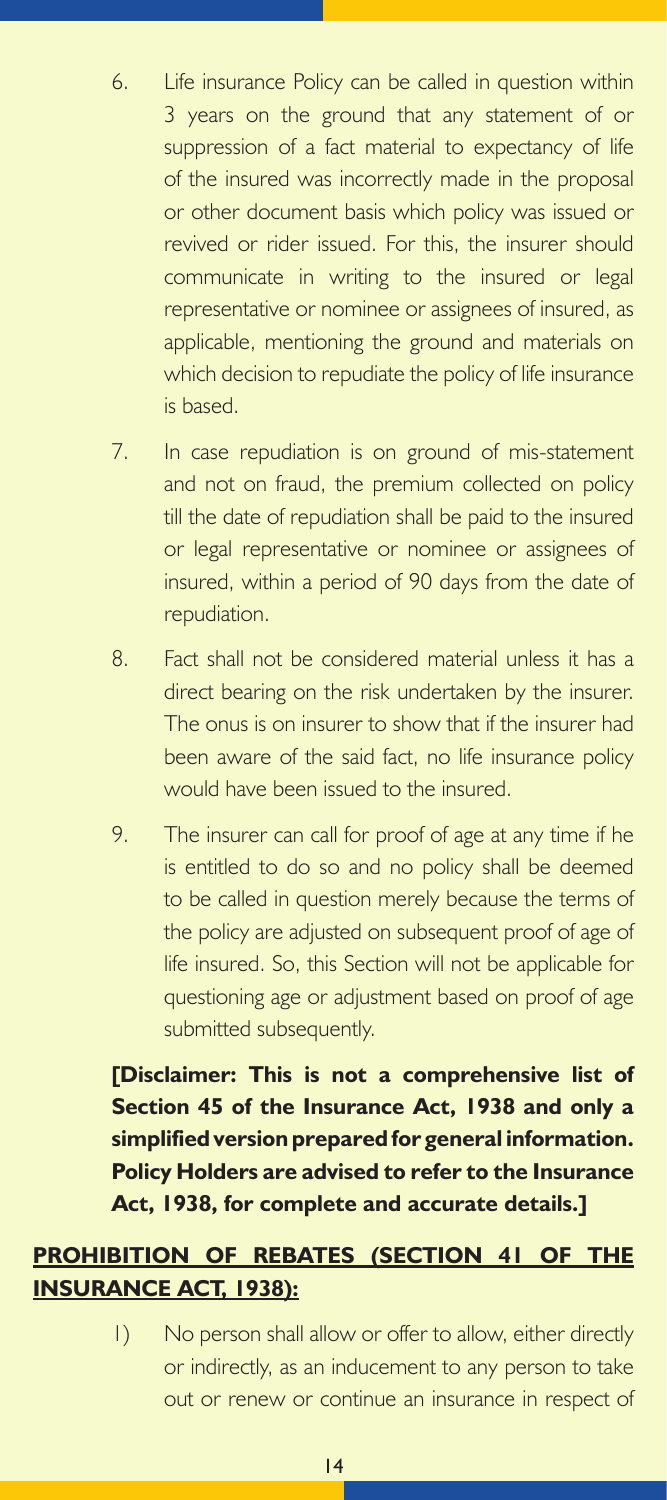any kind of risk relating to lives or property in India, any rebate of the whole or part of the commission payable or any rebate of the premium shown on the policy, nor shall any person taking out or renewing or continuing a policy accept any rebate, except such rebate as may be allowed in accordance with the published prospectuses or tables of the insurer.

2) Any person making default in complying with the provisions of this section shall be liable for a penalty which may extend to ten lakh rupees.

This product brochure gives only salient features of the plan. For further details please refer to the Policy document on our website www.licindia.in or contact our nearest Branch Office.

#### **BEWARE OF SPURIOUS PHONE CALLS AND FICTITIOUS/FRAUDULENT OFFERS**

IRDAI is not involved in activities like selling insurance policies, announcing bonus or investment of premiums. Public receiving such phone calls are requested to lodge a police complaint.